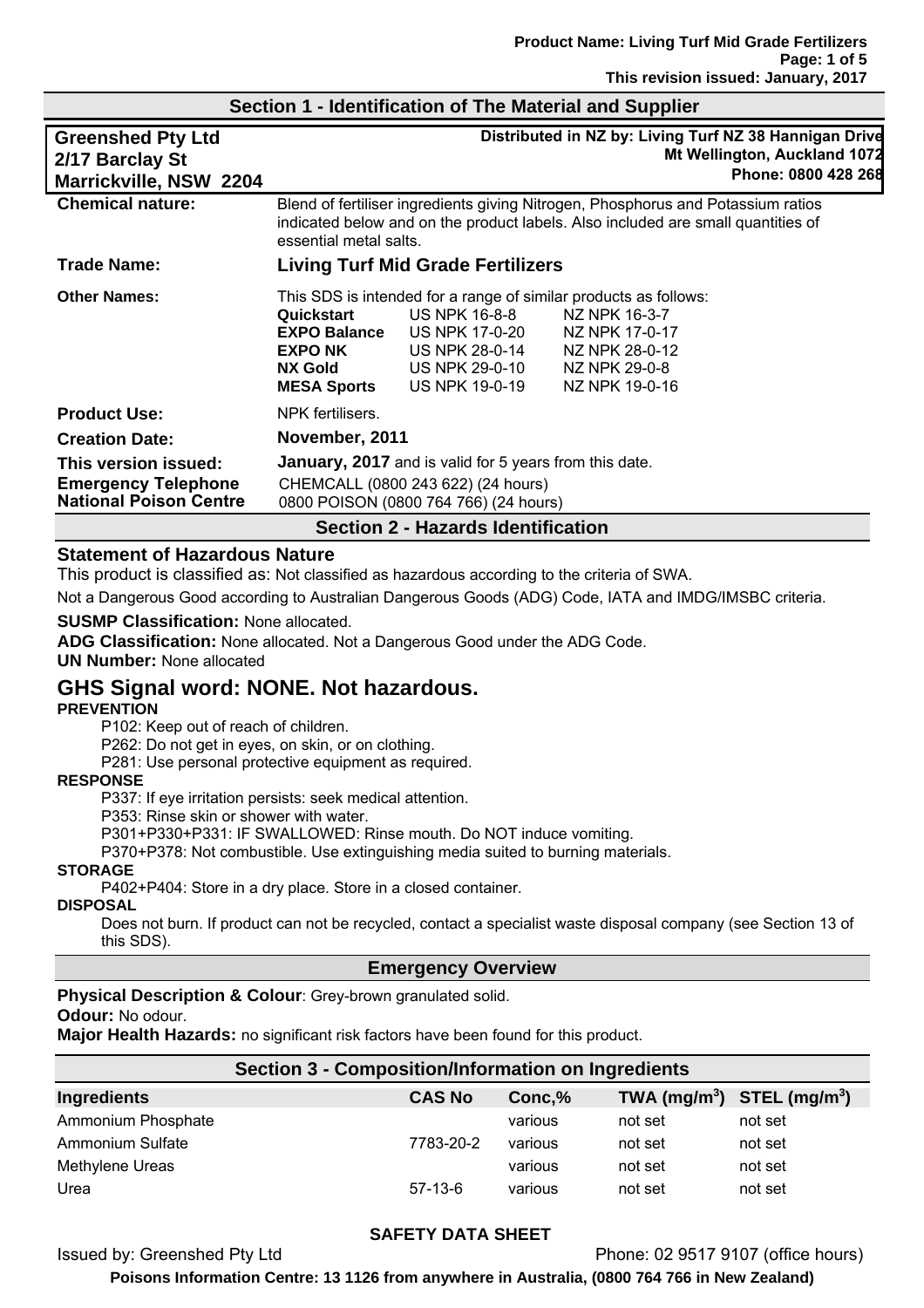|                                 |           | <b>Product Name: Living Turf Mid Grade Fertilizers</b> |         |                                     |
|---------------------------------|-----------|--------------------------------------------------------|---------|-------------------------------------|
|                                 |           |                                                        |         | Page: 2 of 5                        |
|                                 |           |                                                        |         | This revision issued: January, 2017 |
| Potassium sulfate               | 7778-80-5 | various                                                | not set | not set                             |
| Other non hazardous ingredients | secret    | to $100$                                               | not set | not set                             |

This is a commercial product whose exact ratio of components may vary slightly. Minor quantities of other non hazardous ingredients are also possible.

The SWA TWA exposure value is the average airborne concentration of a particular substance when calculated over a normal 8 hour working day for a 5 day working week. The STEL (Short Term Exposure Limit) is an exposure value that may be equalled (but should not be exceeded) for no longer than 15 minutes and should not be repeated more than 4 times per day. There should be at least 60 minutes between successive exposures at the STEL. The term "peak "is used when the TWA limit, because of the rapid action of the substance, should never be exceeded, even briefly.

## **Section 4 - First Aid Measures**

### **General Information:**

You should call The Poisons Information Centre if you feel that you may have been poisoned, burned or irritated by this product. The number is 13 1126 from anywhere in Australia (0800 764 766 in New Zealand) and is available at all times. Have this SDS with you when you call.

**Inhalation:** First aid is not generally required. If in doubt, contact a Poisons Information Centre or a doctor. **Skin Contact:** Gently brush away excess particles. Wash gently and thoroughly with water (use non-abrasive soap if necessary) for 5 minutes or until chemical is removed.

**Eye Contact:** Quickly and gently brush particles from eyes. No effects expected. If irritation does occur, flush contaminated eye(s) with lukewarm, gently flowing water for 5 minutes or until the product is removed. Obtain medical advice if irritation becomes painful or lasts more than a few minutes. Take special care if exposed person is wearing contact lenses.

**Ingestion:** If product is swallowed or gets in mouth, do NOT induce vomiting; wash mouth with water and give some water to drink. If symptoms develop, or if in doubt contact a Poisons Information Centre or a doctor.

## **Section 5 - Fire Fighting Measures**

**Fire and Explosion Hazards**: There is no risk of an explosion from this product under normal circumstances if it is involved in a fire.

Only small quantities of decomposition products are expected from this product at temperatures normally achieved in a fire.

Fire decomposition products from this product may be toxic if inhaled. Take appropriate protective measures. **Extinguishing Media:** Not combustible. Use extinguishing media suited to burning materials.

**Fire Fighting:** If a significant quantity of this product is involved in a fire, call the fire brigade.<br>**Flash noint:** Does not burn

| Flash point:                     | Does not burn.                  |
|----------------------------------|---------------------------------|
| <b>Upper Flammability Limit:</b> | Does not burn.                  |
| <b>Lower Flammability Limit:</b> | Does not burn.                  |
| <b>Autoignition temperature:</b> | Not applicable - does not burn. |
| <b>Flammability Class:</b>       | Does not burn.                  |
|                                  |                                 |

## **Section 6 - Accidental Release Measures**

**Accidental release:** Minor spills do not normally need any special cleanup measures. In the event of a major spill, prevent spillage from entering drains or water courses. As a minimum, wear overalls, goggles and gloves. Suitable materials for protective clothing include cotton, rubber, PVC. Eye/face protective equipment should comprise as a minimum, protective glasses and, preferably, goggles. If there is a significant chance that dusts are likely to build up in cleanup area, we recommend that you use a suitable Dust Mask. Use a P1 mask, designed for use against mechanically generated particles eg silica & asbestos.

Stop leak if safe to do so, and contain spill. Sweep up and shovel or collect recoverable product into labelled containers for recycling or salvage, and dispose of promptly. Consider vacuuming if appropriate. Recycle containers wherever possible after careful cleaning. After spills, wash area preventing runoff from entering drains. If a significant quantity of material enters drains, advise emergency services. This material may be suitable for approved landfill. Ensure legality of disposal by consulting regulations prior to disposal. Thoroughly launder protective clothing before storage or re-use. Advise laundry of nature of contamination when sending contaminated clothing to laundry.

## **Section 7 - Handling and Storage**

**Handling:** Keep exposure to this product to a minimum, and minimise the quantities kept in work areas. Check Section 8 of this SDS for details of personal protective measures, and make sure that those measures are followed. The measures detailed below under "Storage" should be followed during handling in order to minimise risks to persons using the product in the workplace. Also, avoid contact or contamination of product with incompatible materials listed in Section 10.

## **SAFETY DATA SHEET**

Issued by: Greenshed Pty Ltd Phone: 02 9517 9107 (office hours) **Poisons Information Centre: 13 1126 from anywhere in Australia, (0800 764 766 in New Zealand)**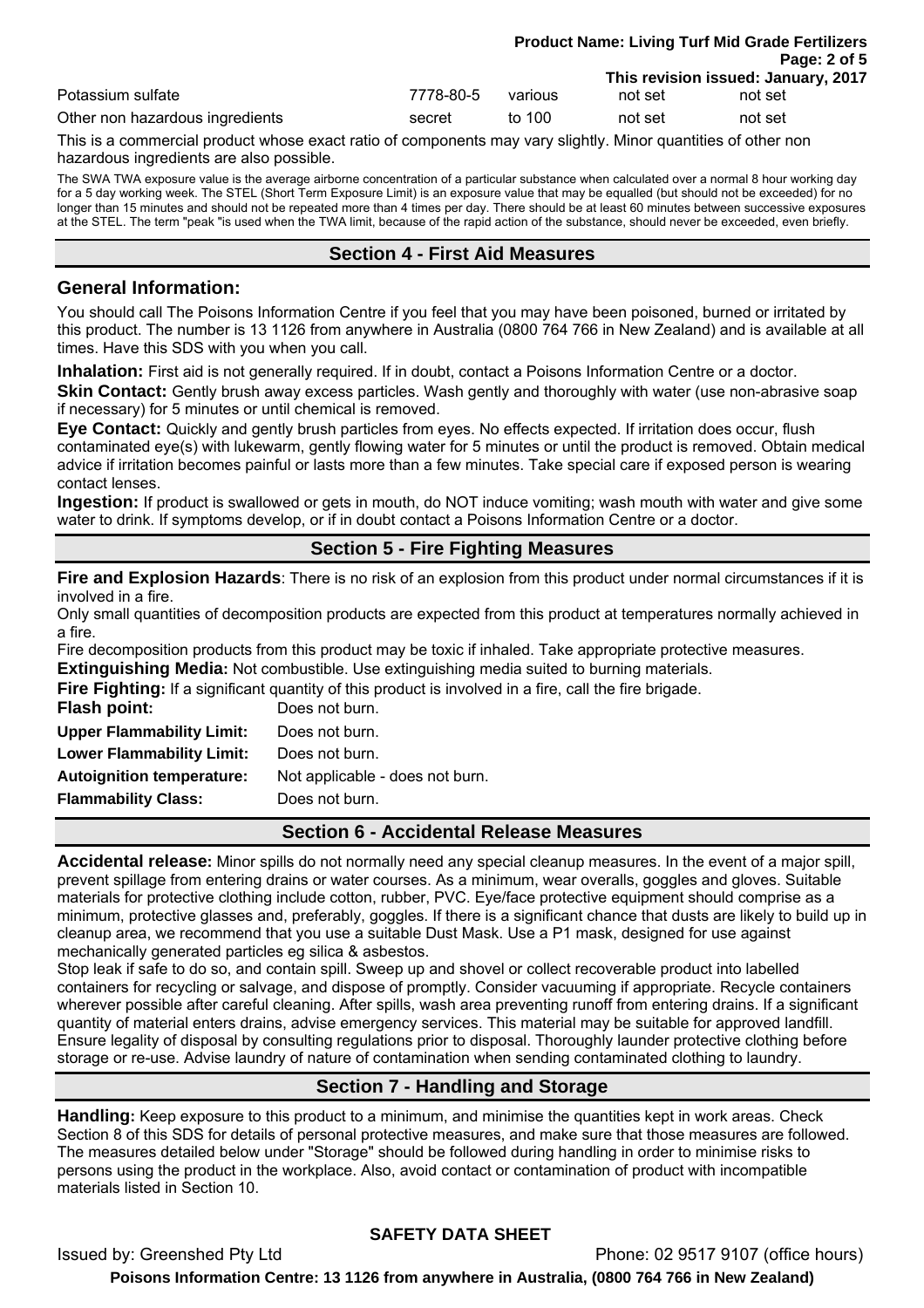#### **Product Name: Living Turf Mid Grade Fertilizers Page: 3 of 5 This revision issued: January, 2017**

**Storage:** Store packages of this product in a cool place. Make sure that containers of this product are kept tightly closed. Keep containers dry and away from water. Make sure that the product does not come into contact with substances listed under "Incompatibilities" in Section 10. Check packaging - there may be further storage instructions on the label.

## **Section 8 - Exposure Controls and Personal Protection**

The following Australian Standards will provide general advice regarding safety clothing and equipment: Respiratory equipment: **AS/NZS 1715**, Protective Gloves: **AS 2161**, Occupational Protective Clothing: AS/NZS 4501 set 2008, Industrial Eye Protection: **AS1336** and **AS/NZS 1337**, Occupational Protective Footwear: **AS/NZS2210**.

#### **SWA Exposure Limits TWA (mg/m<sup>3</sup>**

## **) STEL (mg/m<sup>3</sup> )**

Exposure limits have not been established by SWA for any of the significant ingredients in this product.

No special equipment is usually needed when occasionally handling small quantities. The following instructions are for bulk handling or where regular exposure in an occupational setting occurs without proper containment systems. **Ventilation:** No special ventilation requirements are normally necessary for this product. However make sure that the work environment remains clean and that dusts are minimised.

**Eye Protection:** Eye protection such as protective glasses or goggles is recommended when product is being used. **Skin Protection:** You should avoid contact even with mild skin irritants. Therefore you should wear suitable impervious elbow-length gloves and facial protection when handling this product. See below for suitable types.

**Protective Material Types:** We suggest that protective clothing be made from the following materials: cotton, rubber, PVC.

**Respirator:** If there is a significant chance that dusts are likely to build up in the area where this product is being used, we recommend that you use a suitable Dust Mask.

Safety deluge showers should, if practical, be provided near to where this product is being handled commercially.

## **Section 9 - Physical and Chemical Properties:**

| <b>Physical Description &amp; colour:</b> | Grey-brown granulated solid.                    |
|-------------------------------------------|-------------------------------------------------|
| Odour:                                    | No odour.                                       |
| <b>Boiling Point:</b>                     | Not available.                                  |
| <b>Freezing/Melting Point:</b>            | No specific data. Solid at normal temperatures. |
| <b>Volatiles:</b>                         | Nil at $100^{\circ}$ C.                         |
| <b>Vapour Pressure:</b>                   | Nil at normal ambient temperatures.             |
| <b>Vapour Density:</b>                    | Not applicable.                                 |
| <b>Specific Gravity:</b>                  | $0.7 - 1.0$                                     |
| <b>Water Solubility:</b>                  | Completely soluble.                             |
| pH:                                       | $6.0 - 6.5$                                     |
| <b>Volatility:</b>                        | Nil at normal ambient temperatures.             |
| <b>Odour Threshold:</b>                   | No data.                                        |
| <b>Evaporation Rate:</b>                  | Not applicable.                                 |
| <b>Coeff Oil/water Distribution:</b>      | No data                                         |
| <b>Viscosity:</b>                         | Not applicable.                                 |
| <b>Autoignition temp:</b>                 | Not applicable - does not burn.                 |

## **Section 10 - Stability and Reactivity**

**Reactivity:** This product is unlikely to react or decompose under normal storage conditions. However, if you have any doubts, contact the supplier for advice on shelf life properties.

**Conditions to Avoid:** This product should be kept in a cool place, preferably below 30°C. Keep containers tightly closed. Containers should be kept dry.

**Incompatibilities:** strong acids, strong bases, strong oxidising agents.

**Fire Decomposition:** Only small quantities of decomposition products are expected from this product at temperatures normally achieved in a fire. Combustion forms carbon dioxide, and if incomplete, carbon monoxide and smoke. Water is also formed. May form nitrogen and its compounds, and under some circumstances, oxides of nitrogen. Occasionally hydrogen cyanide gas in reducing atmospheres. May form oxides of sulfur (sulfur dioxide is a respiratory hazard) and other sulfur compounds. Most will have a foul odour. May form oxides of phosphorus and other phosphorus compounds and various metal compounds in small quantities. Carbon monoxide poisoning produces headache, weakness, nausea, dizziness, confusion, dimness of vision, disturbance of judgment, and unconsciousness followed by coma and death.

**Polymerisation:** This product will not undergo polymerisation reactions.

## **SAFETY DATA SHEET**

Issued by: Greenshed Pty Ltd Phone: 02 9517 9107 (office hours)

**Poisons Information Centre: 13 1126 from anywhere in Australia, (0800 764 766 in New Zealand)**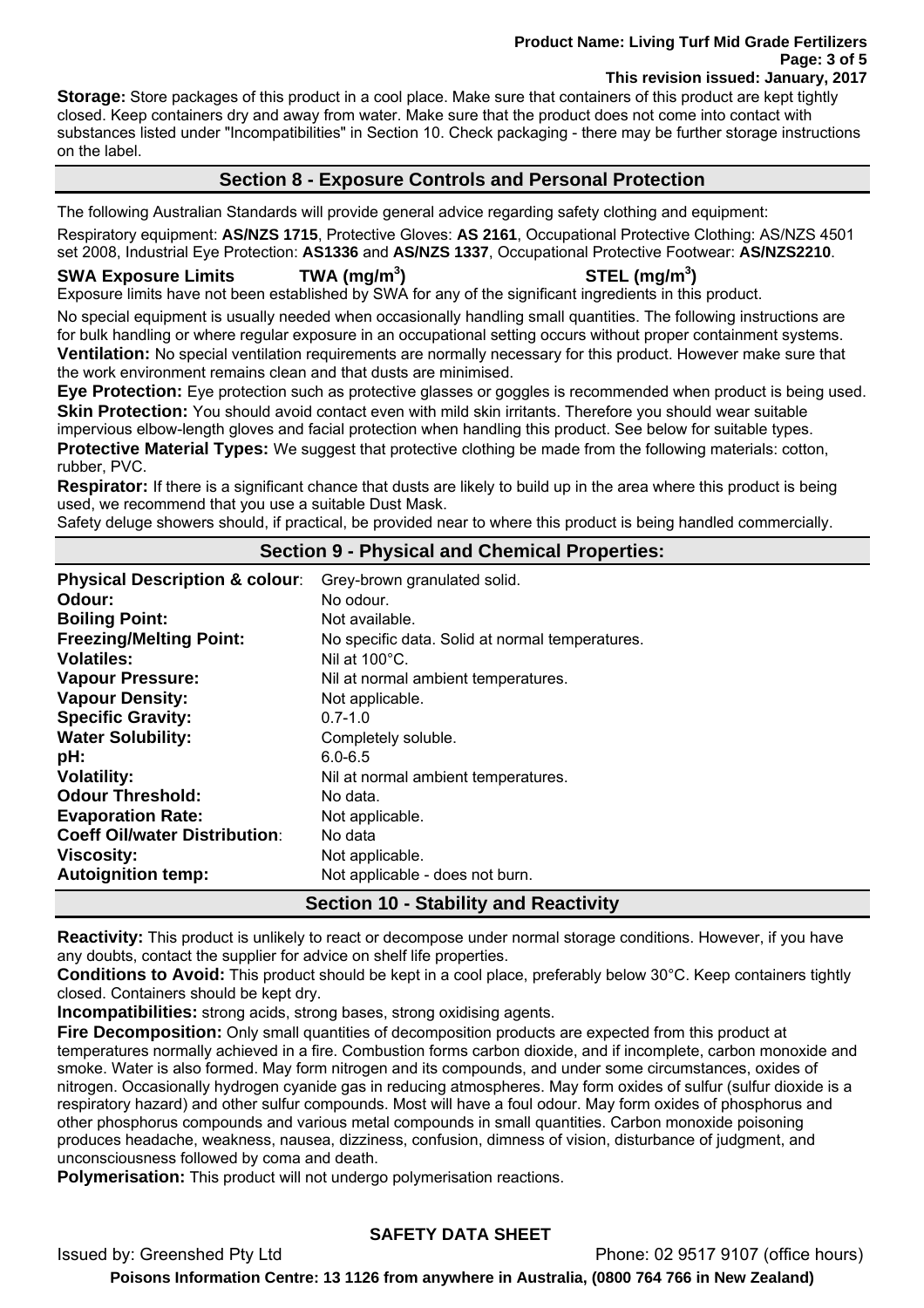## **Section 11 - Toxicological Information**

# **Local Effects:**

**Target Organs:** There is no data to hand indicating any particular target organs.

## **Classification of Hazardous Ingredients**

Ingredient **Risk Phrases** 

No ingredient mentioned in the HSIS Database is present in this product at hazardous concentrations.

### **Potential Health Effects**

## **Inhalation:**

**Short Term Exposure:** Available data indicates that this product is not harmful. In addition product is unlikely to cause any discomfort or irritation.

**Long Term Exposure:** No data for health effects associated with long term inhalation.

### **Skin Contact:**

**Short Term Exposure:** Available data indicates that this product is not harmful. It should present no hazards in normal use. However product may be irritating, but is unlikely to cause anything more than mild transient discomfort. **Long Term Exposure:** No data for health effects associated with long term skin exposure.

### **Eye Contact:**

**Short Term Exposure:** This product may be irritating to eyes, but is unlikely to cause anything more than mild transient discomfort.

**Long Term Exposure:** No data for health effects associated with long term eye exposure.

### **Ingestion:**

**Short Term Exposure:** Significant oral exposure is considered to be unlikely. However, this product may be irritating to mucous membranes but is unlikely to cause anything more than transient discomfort.

**Long Term Exposure:** No data for health effects associated with long term ingestion.

### **Carcinogen Status:**

**SWA:** No significant ingredient is classified as carcinogenic by SWA.

**NTP:** No significant ingredient is classified as carcinogenic by NTP.

**IARC:** No significant ingredient is classified as carcinogenic by IARC.

## **Section 12 - Ecological Information**

This product is unlikely to adversely effect the environment. Salts, acids and bases are typically diluted and neutralised when released to the environment in small quantities. Expected to not be an environmental hazard.

## **Section 13 - Disposal Considerations**

**Disposal:** This product may be recycled if unused, or if it has not been contaminated so as to make it unsuitable for its intended use. If it has been contaminated, it may be possible to separate the contamination in some way. Only if neither of these options is suitable, consider landfill.

## **Section 14 - Transport Information**

**UN Number:** This product is not classified as a Dangerous Good by ADG, IATA or IMDG/IMSBC criteria. No special transport conditions are necessary unless required by other regulations.

## **Section 15 - Regulatory Information**

**AICS:** All of the significant ingredients in this formulation are compliant with NICNAS regulations.

## **Section 16 - Other Information**

**This SDS contains only safety-related information. For other data see product literature.** 

**Acronyms:** 

| <b>ADG Code</b>   | Australian Code for the Transport of Dangerous Goods by Road and Rail $7th$ edition) |
|-------------------|--------------------------------------------------------------------------------------|
| <b>AICS</b>       | Australian Inventory of Chemical Substances                                          |
| <b>SWA</b>        | Safe Work Australia, formerly ASCC and NOHSC                                         |
| <b>CAS number</b> | <b>Chemical Abstracts Service Registry Number</b>                                    |

## **SAFETY DATA SHEET**

Issued by: Greenshed Pty Ltd Phone: 02 9517 9107 (office hours)

**Poisons Information Centre: 13 1126 from anywhere in Australia, (0800 764 766 in New Zealand)**